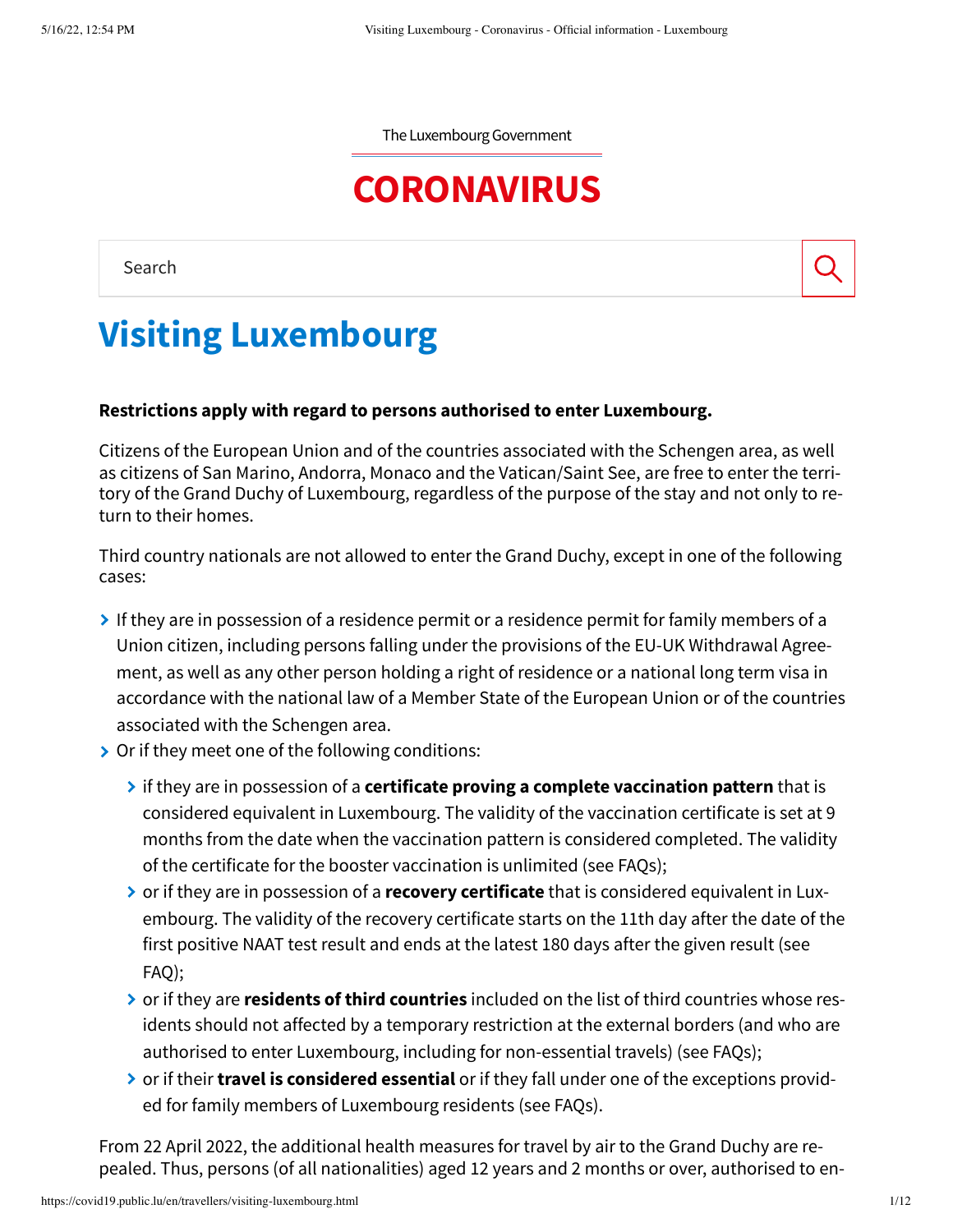5/16/22, 12:54 PM Visiting Luxembourg - Coronavirus - Official information - Luxembourg

ter Luxembourg, are no longer required to present, upon boarding, a vaccination certificate, a certificate of recovery or the negative result of a nucleic acid amplification test (NAAT) for the de‐ tection of SARS-CoV-2 viral RNA carried out less than 48 hours before the flight, or of a SARS-CoV-2 rapid antigen test carried out less than 24 hours before the flight. It should be noted, that the presentation of a vaccination certificate or a recovery certificate remains compulsory for thirdcountry nationals under the temporary restrictions, unless there are exceptions described in the **"Frequently Asked Questions (FAQ)"** section that follows.

## FAQ

## **Which vaccination certificates are accepted in Luxembourg?**

In order to have a vaccination certificate recognised in Luxembourg, 3 cumulative condi‐ tions must be fulfilled:

- $\rightarrow$  the vaccine administered must be accepted in the Grand Duchy (see list below)
- $\rightarrow$  and the vaccination pattern must be considered complete (see definition below)
- $\geq$  and the certificate must be issued by a Member State of the European Union or the Schengen Area (EU27 + Iceland, Liechtenstein, Norway, Switzerland), or by one of the fol‐ lowing third countries:

> States

- Albania
- > Andorra
- Armenia
- $\rightarrow$  Benin
- > Brazil
- Cabo Verde
- Canada
- Colombia
- El Salvador
- > Faroe Islands
- Georgia
- $\blacktriangleright$  India
- Israel
- Japan
- Jordan
- > Lebanon
- **> Malaysia**
- > Morocco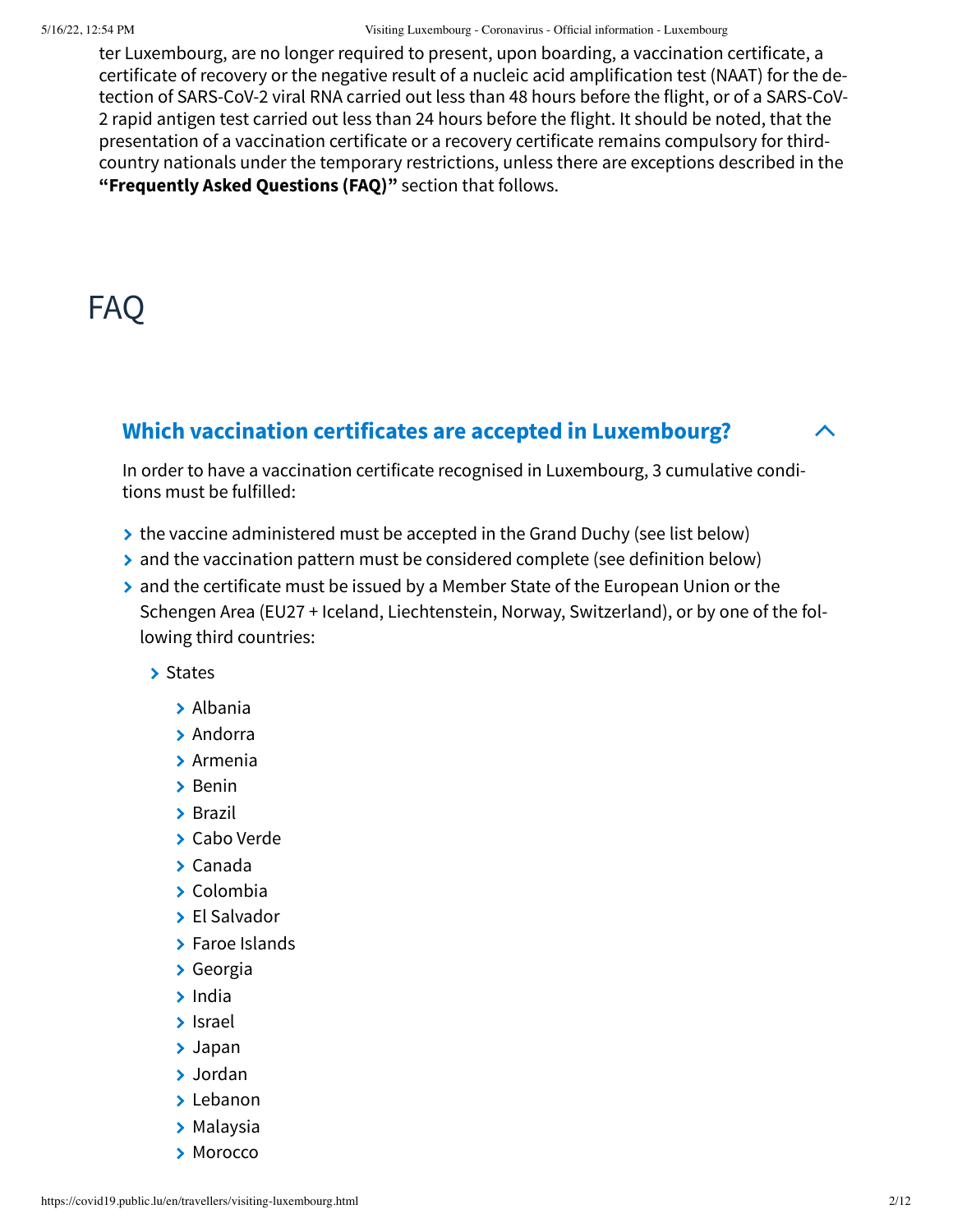- Moldova
- > Monaco
- > Montenegro
- > New Zealand
- Panama
- Republic of North Macedonia
- > San Marino
- Serbia
- > Singapore
- **▶ South Korea**
- > Thailand
- > Togo
- Tunisia
- > Turkey
- Ukraine
- **▶ United Arab Emirates**
- United Kingdom
- United States of America
- Uruguay
- Vatican
- **▶ Entities and territorial authorities not recognised as States by at least one Member** State of the European Union
	- Taiwan

The 4 vaccines that have obtained marketing authorisation at European level, as well as 3 vaccines considered as bio-similars, are accepted in the Grand Duchy of Luxembourg:

- > BioNTech Pfizer / Comirnaty
- Moderna / Spikevax
- AstraZeneca / Vaxzevria
- Janssen / Vaccine Janssen
- Covishield (Serum Institute of India Pvt. Ltd (SII))
- R-Covi (R-Pharm)
- Covid-19 vaccine (recombinant) (FIOCRUZ)

A **complete vaccination pattern** means any pattern that defines the number and interval of injections necessary to achieve sufficient protective immunity and is complete upon ad‐ ministration of the required doses if multiple doses are given or, for single-dose vaccines, after a 14-day interval. For persons who have recovered and have been vaccinated within 180 days of the first positive NAAT test result, the vaccination pattern is complete 14 days after the administration of the single dose of any vaccine administered.

**The validity period of the vaccination certificate is set at 9 months from the date when the vaccination pattern is considered complete. The validity of the certificate for the booster vaccination is unlimited.**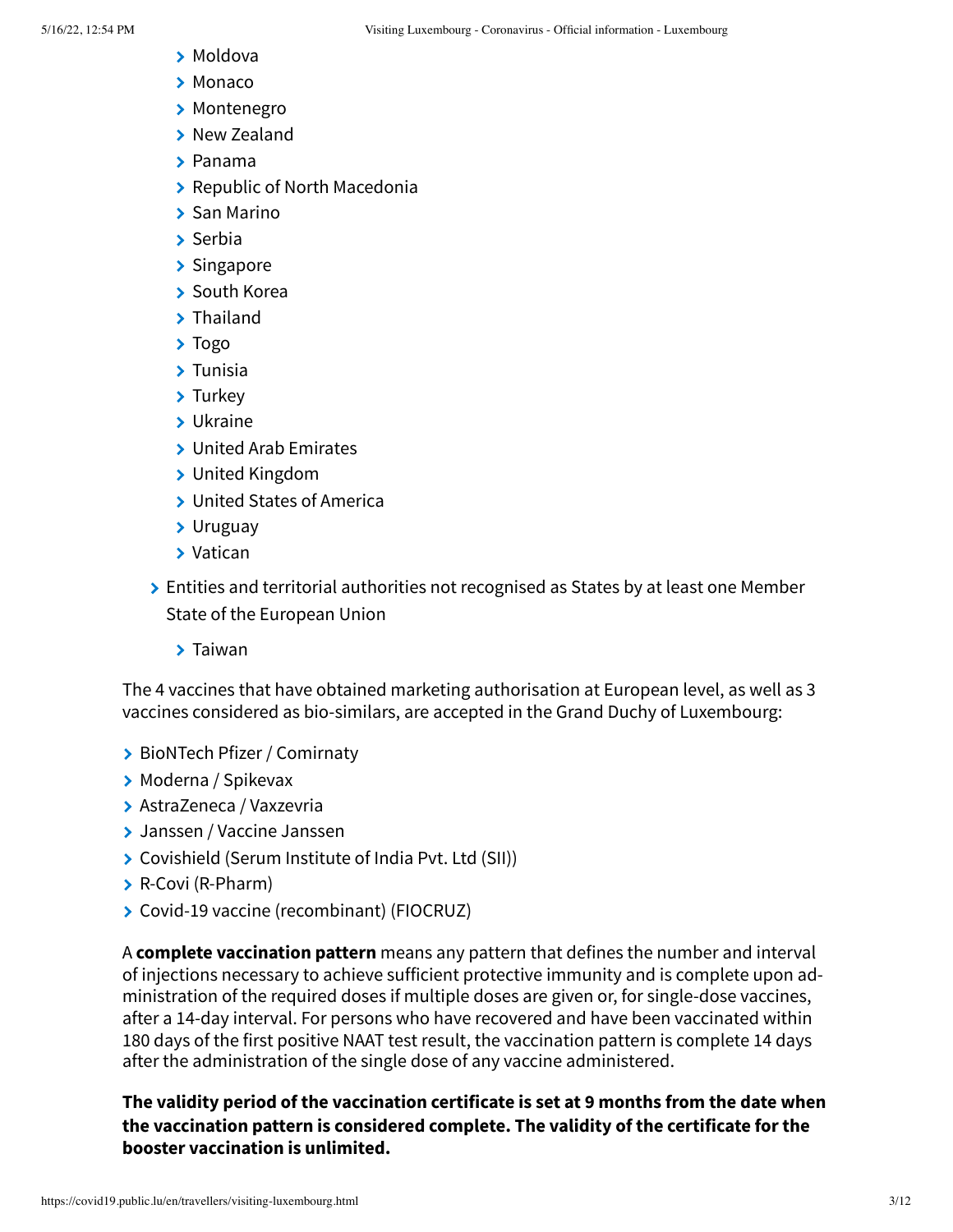## **Which vaccines are accepted in Luxembourg?**

In the context of the recognition process of vaccination certificates against COVID-19, the 4 vaccines that have obtained marketing authorisation at European level, as well as 3 vac‐ cines considered as bio-similars, are accepted in the Grand Duchy of Luxembourg:

- > BioNTech Pfizer / Comirnaty
- Moderna / Spikevax
- AstraZeneca / Vaxzevria
- Janssen / Vaccine Janssen
- Covishield (Serum Institute of India Pvt. Ltd (SII))
- **> R-Covi (R-Pharm)**
- Covid-19 vaccine (recombinant) (FIOCRUZ)

#### **Which recovery certificates are accepted in Luxembourg?**

In order for a recovery certificate to be accepted in Luxembourg, it must be issued by a Member State of the European Union or the Schengen Area (EU27 + Iceland, Liechtenstein, Norway, Switzerland), or by one of the following third countries:

- Albania
- > Andorra
- Armenia
- > Benin
- Cabo Verde
- > El Salvador
- Georgia
- Israel
- Moldova
- > Monaco
- > Montenegro
- Panama
- **> Republic of North Macedonia**
- United Kingdom
- > San Marino
- > Serbia
- > Thailand
- > Turkey
- Ukraine
- Uruguay

The **validity of the recovery certificate** starts on the **11th day after the date of the first positive NAAT test result** and **ends at the latest 6 months after the result**.

 $\blacktriangle$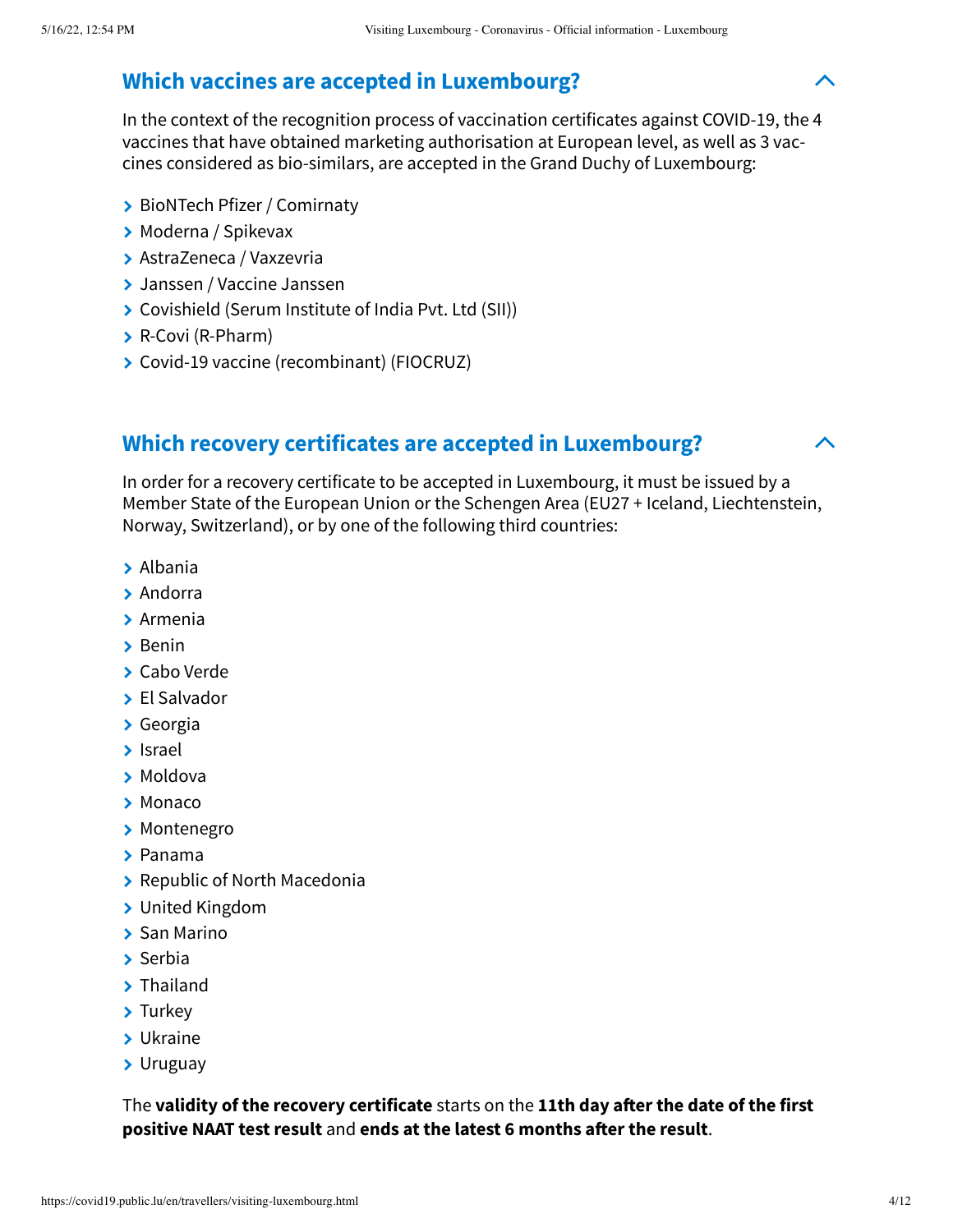## **What is the validity period of vaccination certificates and the recovery certificates accepted in Luxembourg?**

**The validity period of the vaccination certificate is set at 9 months from the date when the vaccination pattern is considered complete. The validity of the certificate for the booster vaccination is unlimited.**

A **complete vaccination pattern** means any pattern that defines the number and interval of injections necessary to achieve sufficient protective immunity and is complete upon ad‐ ministration of the required doses if multiple doses are given or, for single-dose vaccines, after a 14-day interval. For persons who have recovered and have been vaccinated within 180 days of the first positive NAAT test result, the vaccination pattern is complete 14 days after the administration of the single dose of any vaccine administered.

The **validity of the recovery certificate starts on the 11th day after the date of the first positive NAAT test result and ends at the latest 6 months after the result**.

### **Third country nationals residents of which third country can travel to Luxembourg?**

The **updated list of third-countries whose residents are authorised to enter the Grand Duchy of Luxembourg**, **including for non-essential travel**, reads as follows:

- > States
	- > Saudi Arabia
	- > Bahrain
	- > Chile
	- **▶ China (subject to confirmation of reciprocity at EU level)**
	- $\sum$  Colombia
	- South Korea
	- United Arab Emirates
	- $\blacktriangleright$  Indonesia
	- Kuwait
	- > New Zealand
	- > Peru
	- > Qatar
	- Rwanda
	- Ukraine
	- Uruguay
- $\geq$  Special administrative regions of the People's Republic of China
	- > Hong Kong SAR
	- **> Macao SAR**
- **Entities and territorial authorities not recognised as States by at least one Member State** of the European Union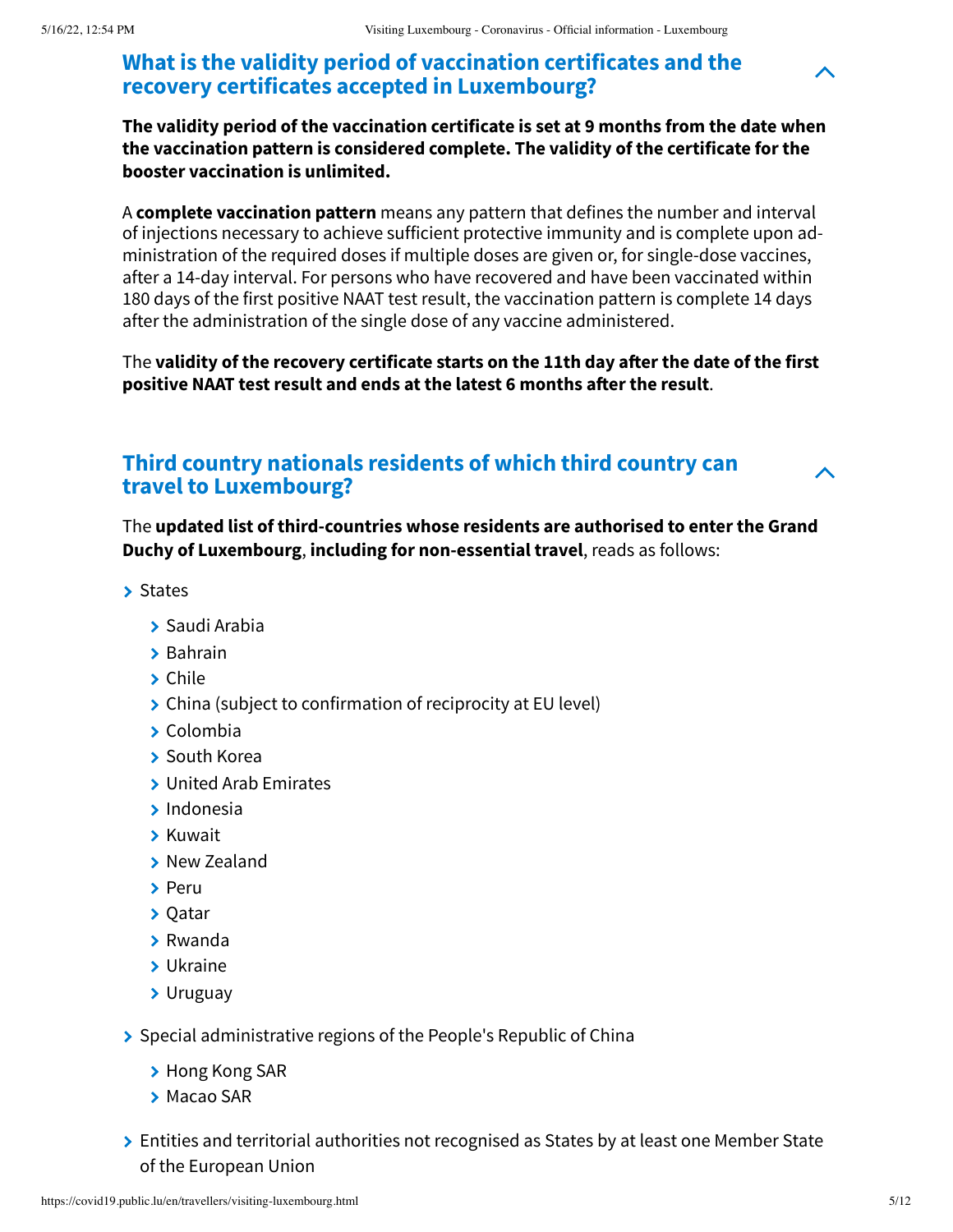Taiwan

#### **Proof of residence is the responsibility of the third country national.**

From 22 April 2022, the persons concerned are no longer required to present upon board‐ ing a vaccination certificate, a certificate of recovery or the negative result of a nucleic acid amplification test (NAAT) for the detection of SARS-CoV-2 viral RNA carried out less than 48 hours before the flight or of a SARS-CoV-2 rapid antigen test carried out less than 24 hours before the flight.

#### **Do I have to go into quarantine after entering Luxembourg?**

There is currently no requirement for quarantine on arrival.

#### **Are any checks carried out at the border?**

No border checks are carried out on persons entering the Grand Duchy other than the nor‐ mal checks carried out on external borders (Luxembourg airport).

#### **I am an EU citizen or a citizen of one of the Schengen Area associated countries. Am I allowed to visit the Grand Duchy, and what conditions apply to travelling to the Grand Duchy?**

EU citizens or citizens of one of the Schengen Area associated countries are free to enter the Grand Duchy of Luxembourg, irrespective of the purpose of their stay and not only to return to their home.

#### **I am a citizen of San Marino, Andorra, Monaco or Vatican City/Holy See. Am I allowed to visit the Grand Duchy, and what conditions apply to travelling to the Grand Duchy?**

People in this category are free to enter the Grand Duchy of Luxembourg, irrespective of the purpose of their stay and not only to return to their home.

#### **I am a citizen of the European Union or a national of a Schengen Area associated country. Are the members of my family, third country nationals, allowed to visit me in the Grand Duchy, and what conditions apply to their travelling to the Grand Duchy?**

Third country nationals who meet the following conditions are authorised to enter the ter‐ ritory of the Grand Duchy:

 $\rightarrow$  if they are in possession of a residence permit or a residence permit for family members of a Union citizen, including persons falling under the provisions of the EU-UK Withdraw‐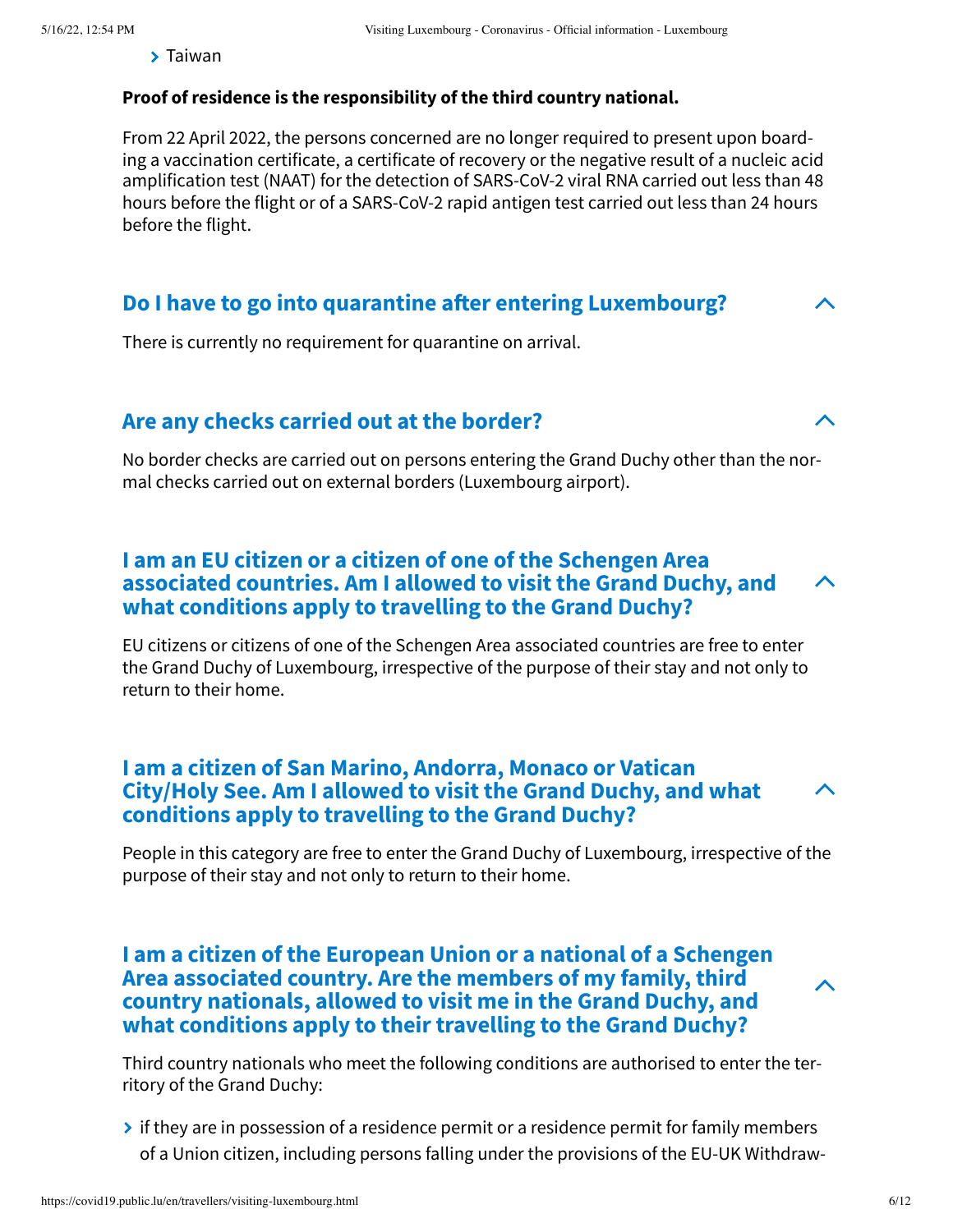al Agreement, as well as any other person holding a right of residence or a national long term visa in accordance with the national law of a Member State of the European Union or of the countries associated with the Schengen area.

- $\triangleright$  or if they meet one of the following conditions:
	- if they are in possession of a **certificate proving a complete vaccination pattern** that is considered equivalent in Luxembourg. The validity of the vaccination certifi‐ cate is set at 9 months from the date when the vaccination pattern is considered completed. The validity of the certificate for the booster vaccination is unlimited (see FAQs);
	- or if they are in possession of a **recovery certificate** that is considered equivalent in Luxembourg. The validity of the recovery certificate starts on the 11th day after the date of the first positive NAAT test result and ends at the latest 180 days after the given result (see FAQ);
	- or if they are **residents of third countries** included on the list of third countries whose residents should not affected by a temporary restriction at the external bor‐ ders (and who are authorised to enter Luxembourg, including for non-essential trav‐ els) (see FAQs);
	- or if their **travel is considered essential** or if they fall under one of the exceptions provided for family members of Luxembourg residents (see FAQs).

In application of the above-mentioned exceptions for family members, third country na‐ tionals who are family members of a citizen of the Union and the countries associated with the Schengen area are free to enter the territory of the European Union, regardless of the purpose of the stay and not only to return to their home, under certain conditions:

- If the following are considered members of the family of a European Union citizen:
	- 1. the spouse/registered partner of the EU citizen
	- 2. direct descendant of the EU citizen or his/her spouse or registered partner, if the child is under 21 years of age

The persons concerned must have:

- > either a letter agreeing to family reunification or a residence permit for family members of an EU citizen
- **▶** or a specific attestation issued by the Luxembourgish authorities for the purpose of a short visit. A specific and motivated application for such an attestation must be sent by e-mail to the Passport, Visa and Legalisation Office (service.visas@mae.etat.lu).

The same conditions and rules apply to third-country nationals who are family members of a national of San Marino, Andorra, Monaco or the Vatican City/Holy See.

From 1 January 2021, the UK is considered a third country for temporary restrictions on non-essential travel to the EU. Thus, from that date onwards, third-country nationals who are family members of UK nationals, who do not fall under the provisions of the Withdrawal Agreement will be subject to the same temporary restrictions as nationals of other third countries as regards entry into the territory of the Grand Duchy of Luxembourg.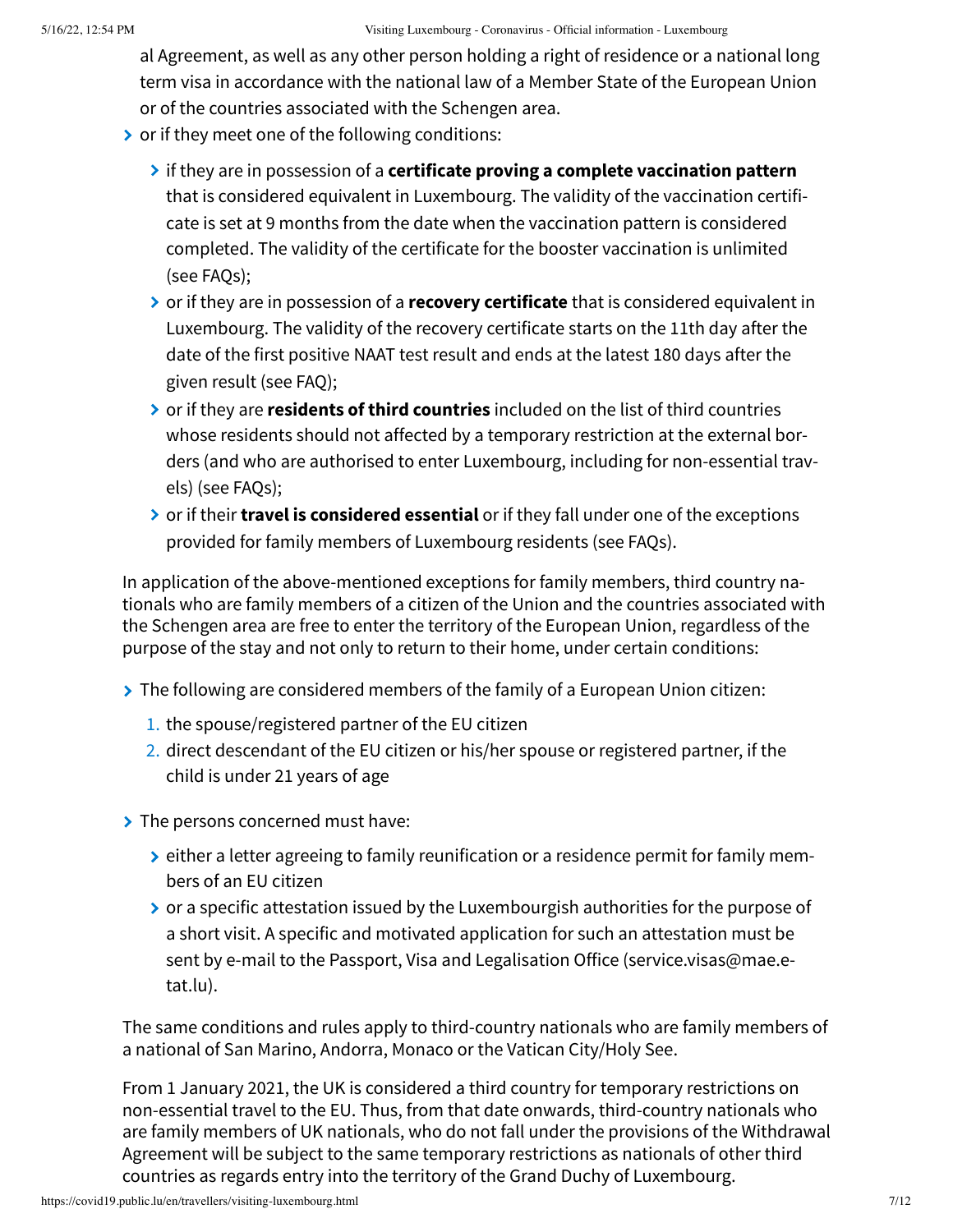#### **I am a third country national resident in the Grand Duchy. Are the members of my family, third country nationals, allowed to visit me in the Grand Duchy, and what are the conditions for their travelling to Luxembourg?**

Third country nationals who meet the following conditions are authorised to enter the ter‐ ritory of the Grand Duchy:

- $\geq$  if they are in possession of a residence permit or a residence permit for family members of a Union citizen, including persons falling under the provisions of the EU-UK Withdraw‐ al Agreement, as well as any other person holding a right of residence or a national long term visa in accordance with the national law of a Member State of the European Union or of the countries associated with the Schengen area.
- $\triangleright$  or if they meet one of the following conditions:
	- if they are in possession of a **certificate proving a complete vaccination pattern** that is considered equivalent in Luxembourg. The validity of the vaccination certifi‐ cate is set at 9 months from the date when the vaccination pattern is considered completed. The validity of the certificate for the booster vaccination is unlimited (see FAQs);
	- or if they are in possession of a **recovery certificate** that is considered equivalent in Luxembourg. The validity of the recovery certificate starts on the 11th day after the date of the first positive NAAT test result and ends at the latest 180 days after the given result (see FAQ);
	- or if they are **residents of third countries** included on the list of third countries whose residents should not affected by a temporary restriction at the external bor‐ ders (and who are authorised to enter Luxembourg, including for non-essential trav‐ els) (see FAQs);
	- or if their **travel is considered essential** or if they fall under one of the exceptions provided for family members of Luxembourg residents (see FAQs).

In application of the above-mentioned exceptions for family members, family members of third country nationals resident in Luxembourg are free to enter the territory of Luxem‐ bourg, irrespective of the purpose of their stay and not only to return to their home, under certain conditions:

- $\triangleright$  The following are considered to be family members:
	- $\rightarrow$  the spouse or registered partner
	- $\triangleright$  the direct descendant of the third country national resident in the Grand Duchy or of his/her spouse or registered partner, if the child is under 18 years of age
- The persons concerned must have:
	- either a temporary residence permit or a residence permit issued to a family mem‐ ber by a European Union member State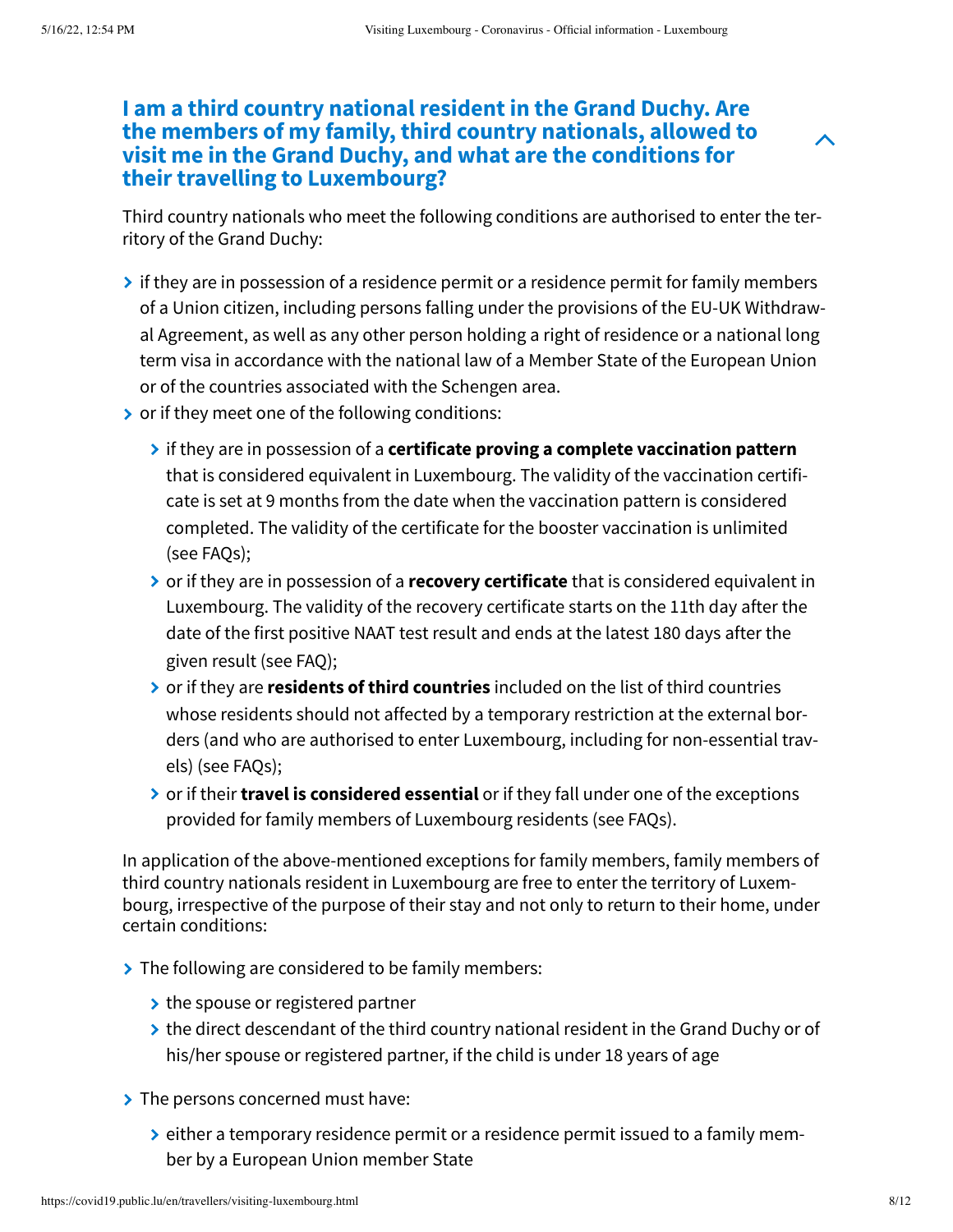**▶** or a specific attestation issued by the Luxembourgish authorities for the purpose of a short visit. A specific and motivated application for such an attestation must be sent by e-mail to the Passport, Visa and Legalisation Office (service.visas@mae.etat.lu).

#### **What about couples who aren't married? Is a third country national who is an unmarried partner allowed to enter the Grand Duchy? Subject to what conditions?**

Third country nationals who meet the following conditions are authorised to enter the ter‐ ritory of the Grand Duchy:

- $\rightarrow$  if they are in possession of a residence permit or a residence permit for family members of a Union citizen, including persons falling under the provisions of the EU-UK Withdrawal Agreement, as well as any other person holding a right of residence or a na‐ tional long term visa in accordance with the national law of a Member State of the Eu‐ ropean Union or of the countries associated with the Schengen area.
- $\triangleright$  or if they meet one of the following conditions:
	- if they are in possession of a **certificate proving a complete vaccination pattern** that is considered equivalent in Luxembourg. The validity of the vaccination certificate is set at 9 months from the date when the vaccination pattern is consid‐ ered completed. The validity of the certificate for the booster vaccination is unlimit‐ ed (see FAQs);
	- or if they are in possession of a **recovery certificate** that is considered equivalent in Luxembourg. The validity of the recovery certificate starts on the 11th day after the date of the first positive NAAT test result and ends at the latest 180 days after the given result (see FAQ);
	- or if they are **residents of third countries** included on the list of third countries whose residents should not affected by a temporary restriction at the external bor‐ ders (and who are authorised to enter Luxembourg, including for non-essential trav‐ els) (see FAQs);
	- or if their **travel is considered essential** or if they fall under one of the exceptions provided for family members of Luxembourg residents (see FAQs).

In application of the above-mentioned exceptions for family members, short-term visits by third country nationals whose life partners are resident in Luxembourg are exempted from the travel restrictions concerning third country nationals. Persons concerned must sub‐ scribe an undertaking to assume financial responsibility with the Passport, Visa and Legali‐ sation Office, and supply proof of the existence of a long-term relationship and regular con‐ tact (proof attesting joint activities may, for example, take the form of entry/exit stamps in passports, plane tickets/boarding cards, proof of living together abroad).

The persons concerned must be in possession of a specific attestation issued by the Luxem‐ bourg authorities. A specific and motivated application for such an attestation must be sent by e-mail to the Passport, Visa and Legalisation Office (service.visas@mae.etat.lu).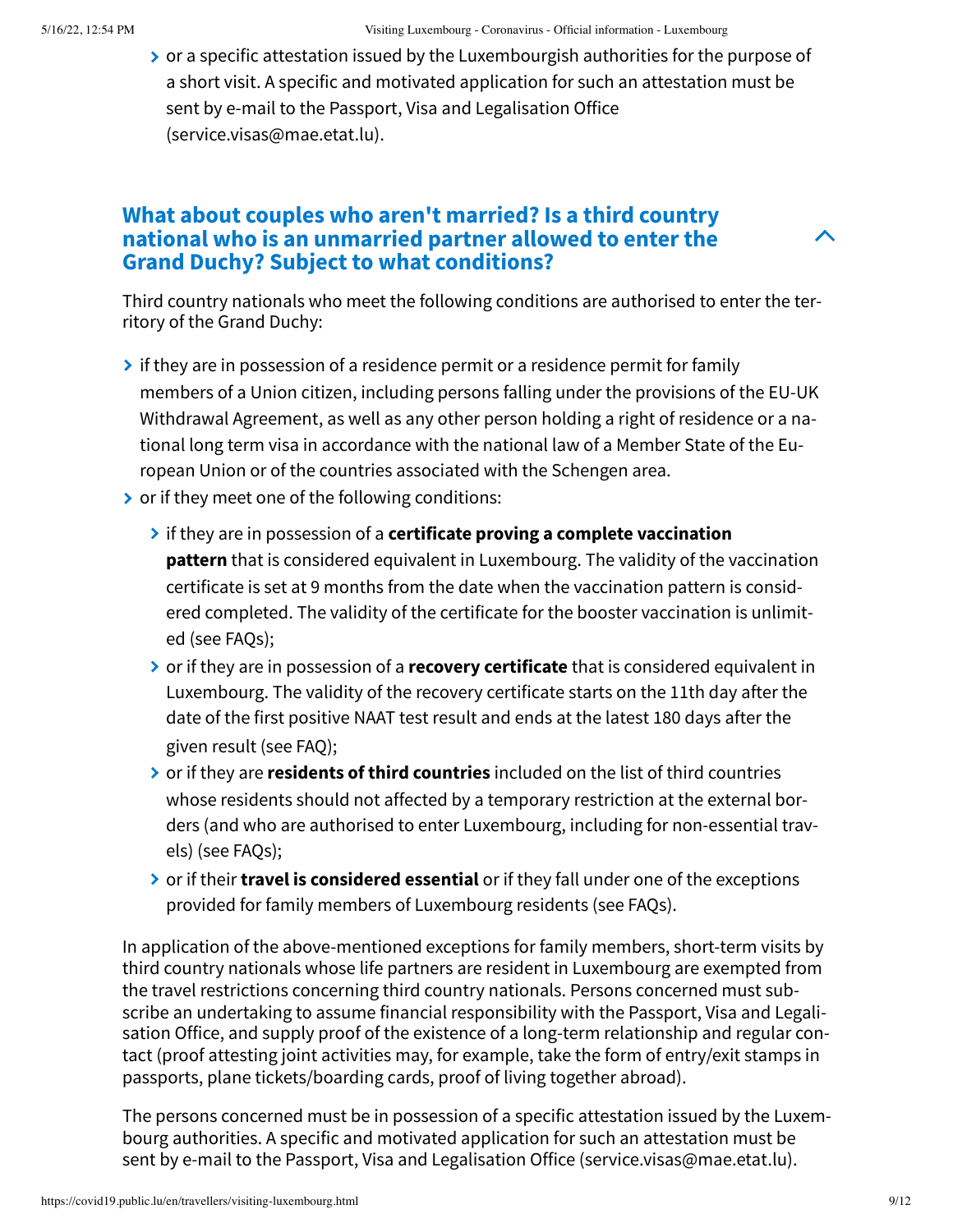### **I am a third country national. Am I allowed to visit Luxembourg, and what conditions apply to travelling to the Luxembourg?**

Third country nationals who meet the following conditions are authorised to enter the ter‐ ritory of the Grand Duchy:

- $\rightarrow$  if they are in possession of a residence permit or a residence permit for family members of a Union citizen, including persons falling under the provisions of the EU-UK Withdraw‐ al Agreement, as well as any other person holding a right of residence or a national long term visa in accordance with the national law of a Member State of the European Union or of the countries associated with the Schengen area.
- $\triangleright$  or if they meet one of the following conditions:
	- If they are in possession of a **certificate proving a complete vaccination pattern** that is considered equivalent in Luxembourg. The validity of the vaccination certifi‐ cate is set at 9 months from the date when the vaccination pattern is considered completed. The validity of the certificate for the booster vaccination is unlimited (see FAQs);
	- or if they are in possession of a **recovery certificate** that is considered equivalent in Luxembourg. The validity of the recovery certificate starts on the 11th day after the date of the first positive NAAT test result and ends at the latest 180 days after the given result (see FAQ);
	- or if they are **residents of third countries** included on the list of third countries whose residents should not affected by a temporary restriction at the external bor‐ ders (and who are authorised to enter Luxembourg, including for non-essential trav‐ els) (see FAQs);
	- $\triangleright$  or if their travel is considered essential. This applies to the following categories of third-country nationals:
		- 1. nationals of third countries who have long-term resident status in accordance with European Directive 2003/109/EC on long-term residents, as well as any oth‐ er person with a right of residence in accordance with European directives, and the national law of a Member State of the European Union and the countries as‐ sociated with the Schengen area, or who hold a long-term national visa from one of the above-mentioned States;
		- health professionals, health researchers and professionals involved in the care 2. of the elderly
		- 3. cross-border workers
		- 4. seasonal workers in agriculture
		- 5. people employed in the transport sector
		- $6.$  members of the diplomatic corps, personnel of international organisations and persons invited by such international organisations whose physical presence is required for the proper functioning of those organisations, military personnel,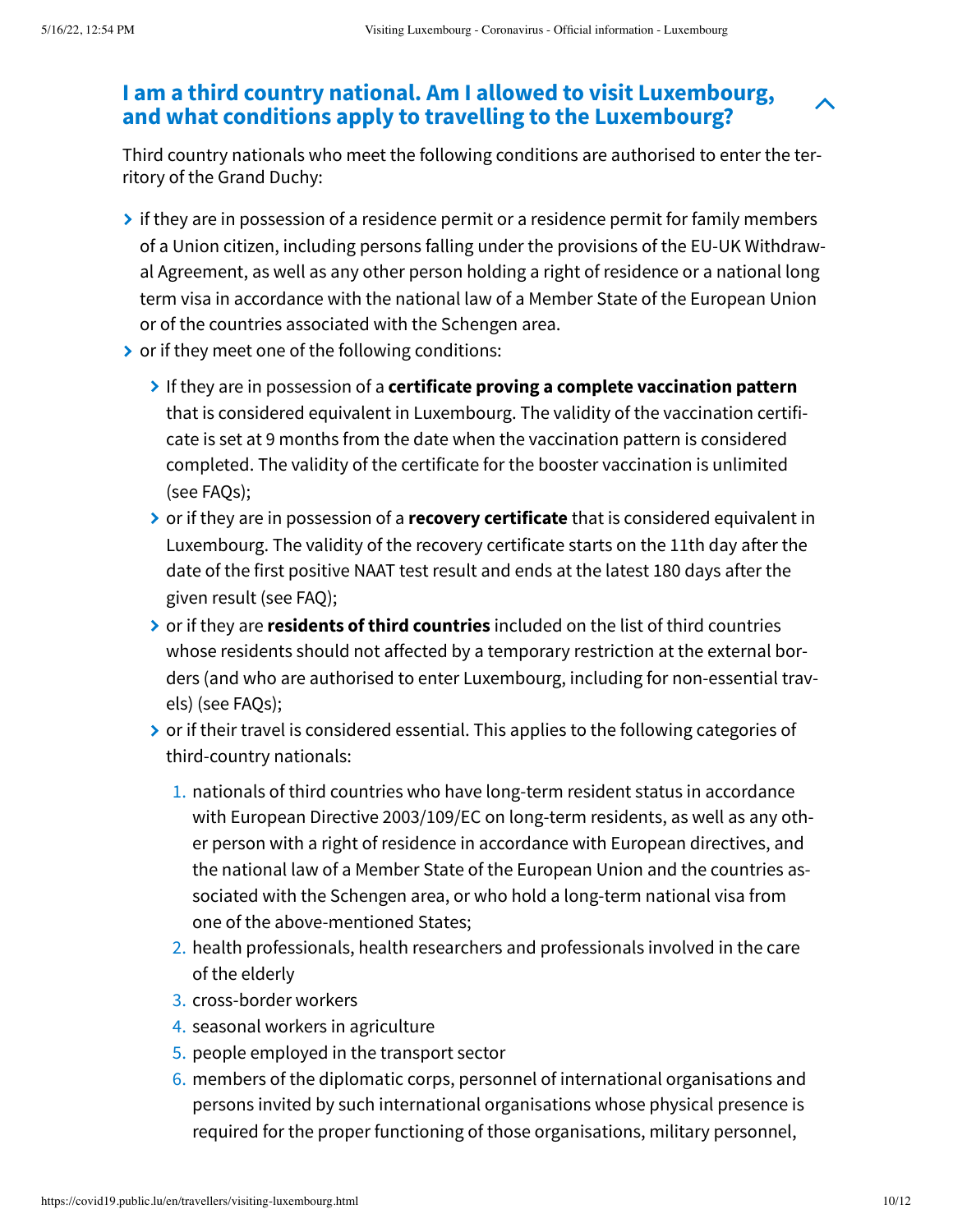personnel in the field of development cooperation and humanitarian aid, and civil defence personnel in the exercise of their respective functions

- 7. transit passengers
- 8. passengers travelling for urgent and duly justified family reasons
- 9. sailors
- 10. persons wishing to apply for international protection in the Grand Duchy of Luxembourg or for other humanitarian reasons
- 11. hird country nationals travelling for study purposes
- 12. highly qualified third-country workers if their employment is economically necessary and their work cannot be postponed or carried out from abroad

The persons referred to in points 8°, 11° and 12° of the categories of persons listed above must have a specific certificate. To this end, they must make an express and motivated re‐ quest to be sent by e-mail (service.visas@mae.etat.lu) to the Passport, Visa and Legaliza‐ tion Office, with a view to the issue of this certificate.

Specific conditions apply to family members of a resident in Luxembourg (see FAQs).

#### **How can travelers from Brazil, Canada, South Korea, Japan, India and USA obtain a temporary vaccination certificate ("2G")?**

Any third-country national who holds a vaccination certificate accepted bilaterally by the Grand Duchy of Luxembourg (Brazil, Canada, South Korea, Japan, India and United States) and who can claim to have a complete vaccination with a vaccine authorised by the EMA or a biosimilar recognised in the Grand Duchy of Luxembourg and who wishes to travel to Lux‐ embourg for a short stay can contact either the Luxembourg Embassy in Washington DC, Brasilia, Tokyo or New Delhi, or the Consular Assistance of the Ministry of Foreign and Eu‐ ropean Affairs via email to  $2$ gtravel@mae.etat.lu in order to obtain a temporary vaccination certificate, **only valid for Luxembourg**. This certificate is valid for 1 month after its issue.

## Procedure

- If The following documents shall be attached to the application:
	- > a copy of the applicant's passport
	- $\geq$  a copy of the vaccination certificate of the country of origin/residence
	- $\rightarrow$  the precise dates of the stay in Luxembourg
- The Embassy or the Consular Assistance of the Ministry of Foreign and European Affairs (MAEE) checks the applicant's documents before forwarding them to the Health Direc‐ torate for processing
- $\triangleright$  The Health Directorate sends a reply to the applicant by email
- **In case of emergency**, the applicant can also send the application directly to the Health Directorate via the email address: [vaccination-certificate@ms.etat.lu\)](mailto:vaccination-certificate@ms.etat.lu).
- $\triangleright$  The temporary vaccination certificate can be collected by the applicant with his/her passport: